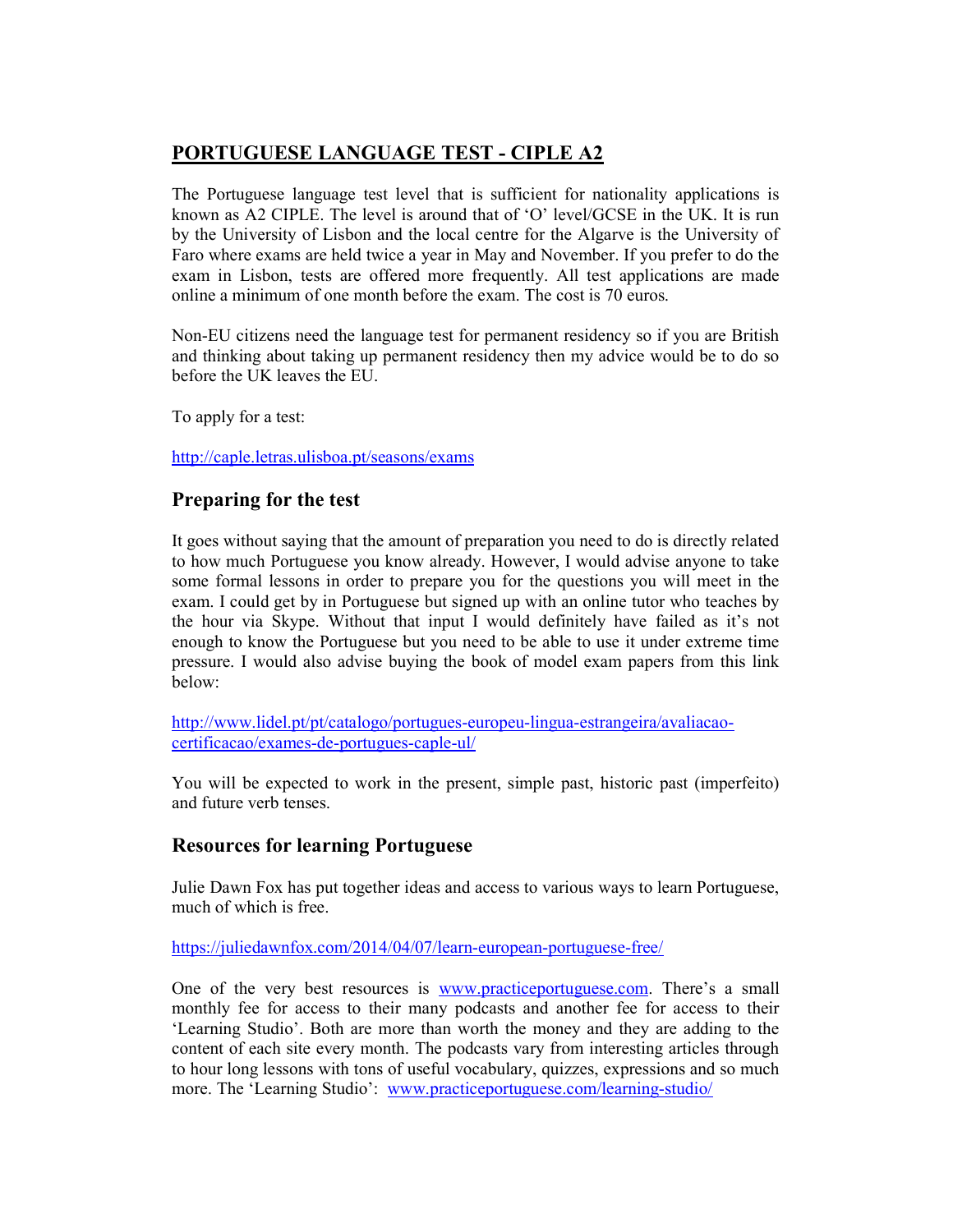concentrates on European Portuguese grammar, but in a fun way with questions and correct pronunciation.

Another useful site is www.conversationexchange.com. This is a website where you can 'meet' other language learners and swap help with English for help with Portuguese. It's free and interesting as you never know who you might contact. Most use Skype or some other face-to-face computer programme. It's a way of getting much needed conversation as most of us find it difficult to find Portuguese to converse with sufficiently in an everyday setting. It also sharpens up the written word if you chose to email or use instant messaging.

## The Test

Tests take place on Saturdays, so be prepared to either walk to a café for lunch or take a sandwich with you, as the Faro University canteen closes before the candidates break for lunch. How long you have for lunch depends entirely when you are timetabled to do your oral test. I was lucky and fairly close to the start of the afternoon session, but if you are unlucky you may have to wait until much later in the day. You are expected to be back for the test 15 minutes before your scheduled time. The schedule is available on arrival at 9am, so you can plan your lunch and travel but it's worth turning up a bit earlier because on my test day some of the candidates didn't come back for the afternoon session so gaps were filled with waiting students. I can only assume those that didn't return knew they hadn't done sufficiently well in the morning sessions.

The test is in three parts: reading and writing  $(1 \frac{1}{4} \text{ hours})$ ; listening to conversations and answering questions (30 mins); oral face-to-face with an examiner (15 minutes).

I was asked to arrive at 9am and be prepared to stay until 6pm. This is because there might be high numbers of candidates. There were around 40 on my test day. Be prepared to only speak in Portuguese to the staff.

The first element of the test is reading comprehension and creative writing. The only things you are permitted to have is a pencil, eraser and a blue or black ballpoint pen. All bags, phones etc are held at the back of the classroom. You are permitted  $1\frac{1}{4}$ hours and a clock ticks down for all to see.

Part two is the oral comprehension where there are a total of 25 questions in 30 minutes. Some recordings have five questions and each question has three possible answers, so if effect you have 20 sentences to read in one minute before the recording begins. The recordings can be one of a variety of situations and each is played twice but be aware that each comes complete with background noise so if a conversation takes place in a street then there are blaring horns, cars, trucks etc and speech is at the normal Portuguese rate. I found this test to be the hardest due to the pressure of the limited time between one text and the next. What I imagined to be time to consider my answers was in fact the time to read through the next question.